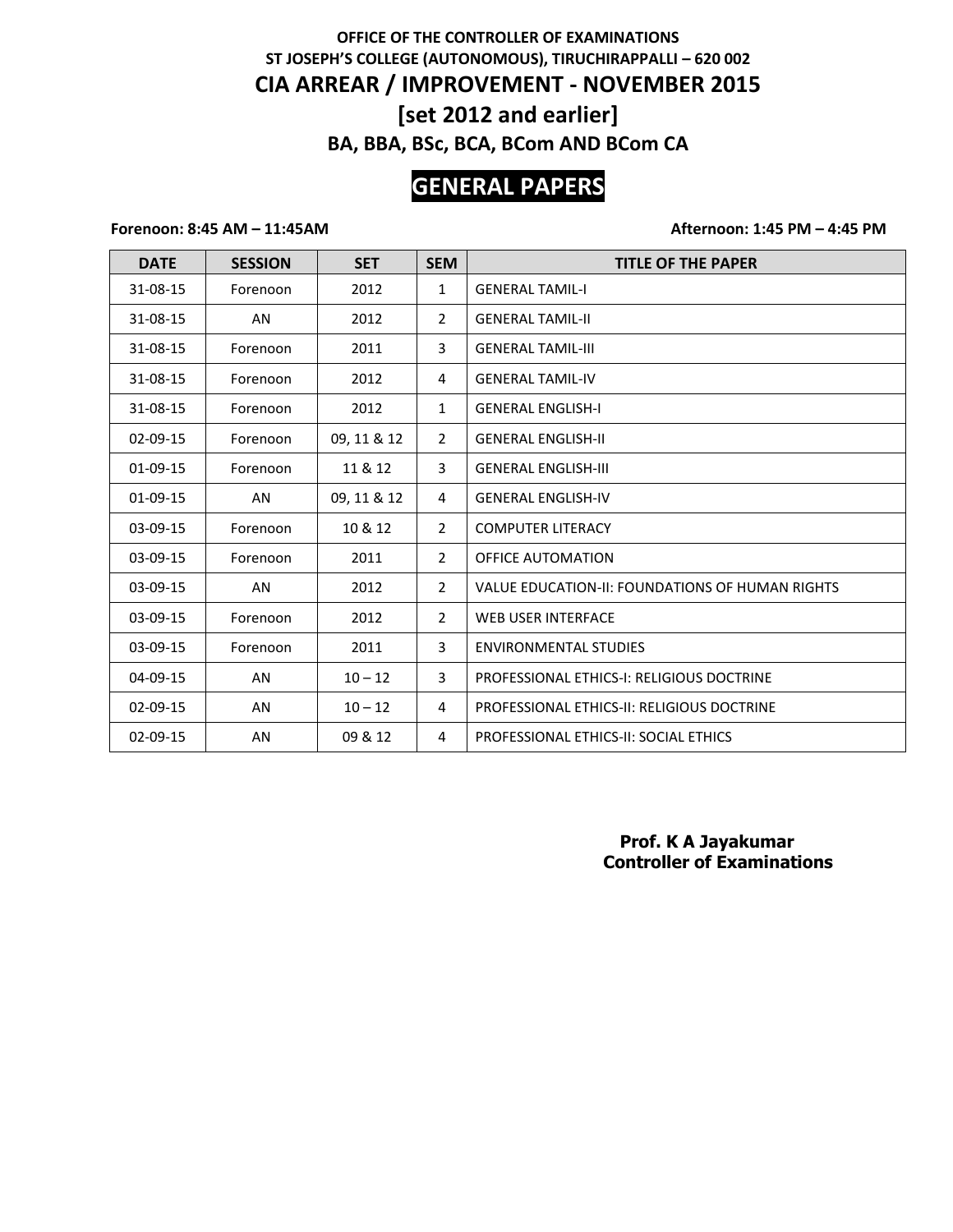## **OFFICE OF THE CONTROLLER OF EXAMINATIONS ST JOSEPH'S COLLEGE (AUTONOMOUS), TIRUCHIRAPPALLI – 620 002 CIA ARREAR / IMPROVEMENT - NOVEMBER 2015 [set 2012 and earlier] BA, BBA, BSc, BCA, BCom AND BCom CA**

# **SKILL BASED ELECTIVE**

### **Forenoon: 8:45 AM – 11:45AM Afternoon: 1:45 PM – 4:45 PM**

| <b>DATE</b>    | <b>SESSION</b> | <b>SET</b> | <b>SEM</b> | <b>TITLE OF THE PAPER</b>                   |
|----------------|----------------|------------|------------|---------------------------------------------|
| $03-09-15$     | AN             | 2009       | 4          | ACCOUNTING FOR EXECUTIVES                   |
| 03-09-15       | AN             | 2012       | 5.         | <b>BUSINESS ENGLISH WRITING</b>             |
| 03-09-15       | AN             | 2012       | 5          | INDIAN HISTORY FOR COMPETITIVE EXAMINATIONS |
| 03-09-15       | AN             | 2012       | 5.         | MATHEMATICS FOR COMPETITIVE EXAMINATIONS    |
| 04-09-15       | Forenoon       | 2012       | 6          | <b>ECONOMICS OF INSURANCE</b>               |
| $04 - 09 - 15$ | Forenoon       | 2012       | 6          | ELECTRICAL WIRING                           |
| $04 - 09 - 15$ | Forenoon       | 2011       | 6          | EVERYDAY CHEMISTRY                          |
| 04-09-15       | Forenoon       | 2012       | 6          | <b>FLASH</b>                                |
| 04-09-15       | Forenoon       | 2012       | 6          | <b>FUNDAMENTALS OF COMPUTER NETWORKS</b>    |
| $04 - 09 - 15$ | Forenoon       | 2012       | 6          | MAIYA ARASU PANITHERVU TAMIL                |
| $04 - 09 - 15$ | Forenoon       | 2012       | 6          | <b>MANAGERIAL SKILLS</b>                    |
| $04 - 09 - 15$ | Forenoon       | 2012       | 6          | <b>MEDIA SKILLS</b>                         |
| $04 - 09 - 15$ | Forenoon       | 2012       | 6          | TOTAL QUALITY MANAGEMENT                    |
| 04-09-15       | Forenoon       | 2012       | 6          | <b>VISUAL PROGRAMMING</b>                   |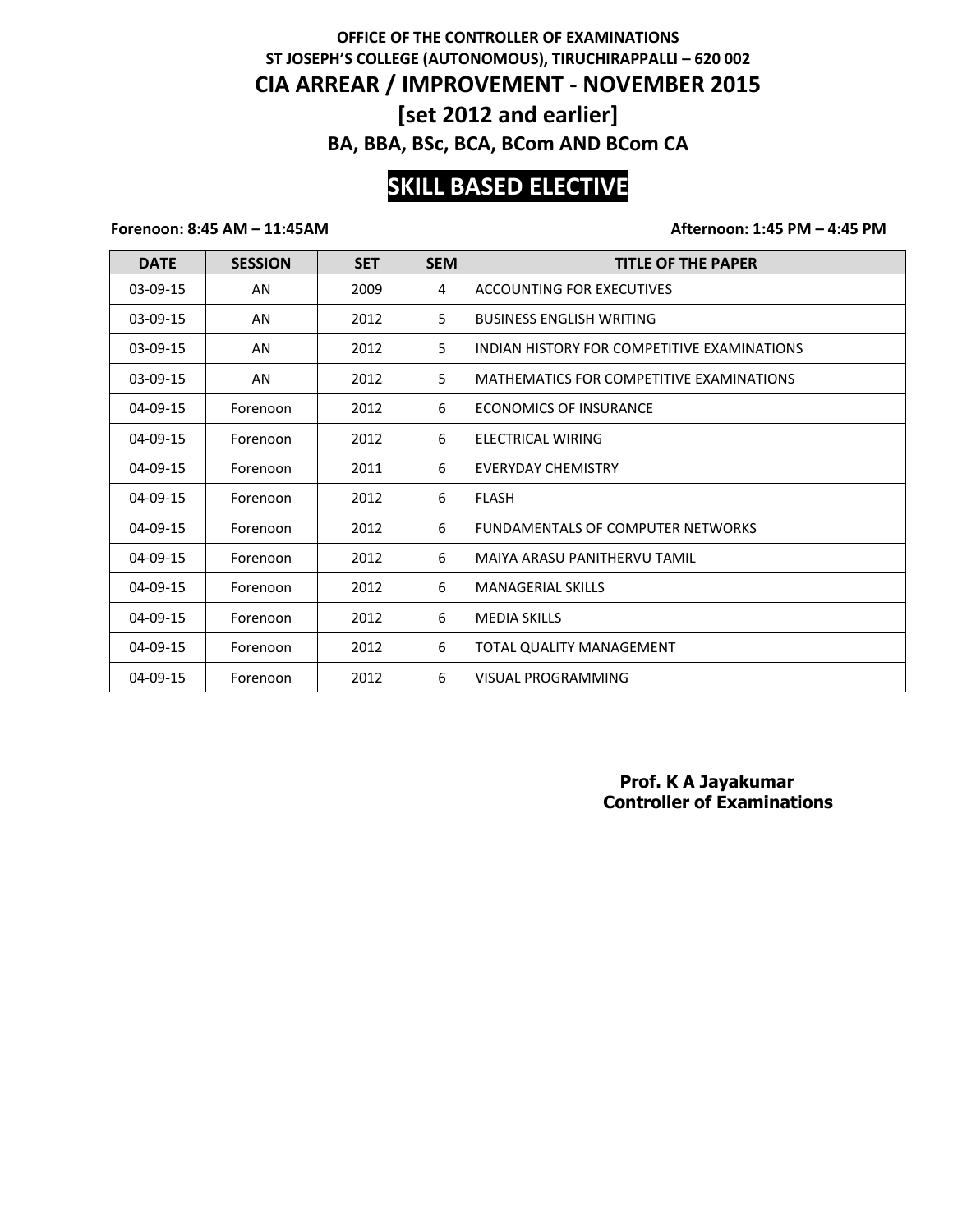## **[set 2012 and earlier] BBA BUSINESS ADMINISTRATION**

### **Forenoon: 8:45 AM – 11:45AM Afternoon: 1:45 PM – 4:45 PM**

| <b>DATE</b>    | <b>SESSION</b> | <b>SET</b> | <b>SEM</b>     | <b>TITLE OF THE PAPER</b>                        |
|----------------|----------------|------------|----------------|--------------------------------------------------|
| 31-08-15       | Forenoon       | 2012       | $\overline{2}$ | <b>COMPUTER APPLICATION PACKAGE FOR MANAGERS</b> |
| $01-09-15$     | Forenoon       | 2012       | 2              | COST ACCOUNTING                                  |
| 02-09-15       | AN.            | 2012       | $\overline{2}$ | <b>MANAGEMENT PRINCIPLES</b>                     |
| $02 - 09 - 15$ | Forenoon       | 2012       | 3              | <b>HUMAN RESOURCE MANAGEMENT</b>                 |
| $03-09-15$     | Forenoon       | 2012       | 4              | <b>BUSINESS LAW</b>                              |
| $04 - 09 - 15$ | Forenoon       | 2012       | 5              | MANAGEMENT ACCOUNTING                            |
| 31-08-15       | Forenoon       | 2012       | 6              | <b>FINANCIAL MANAGEMENT</b>                      |
| $04 - 09 - 15$ | Forenoon       | 2012       | 6              | <b>FUNDAMENTALS OF COMPUTER NETWORKS</b>         |
| 31-08-15       | AN             | 2012       | 6              | INTERNATIONAL BUSINESS                           |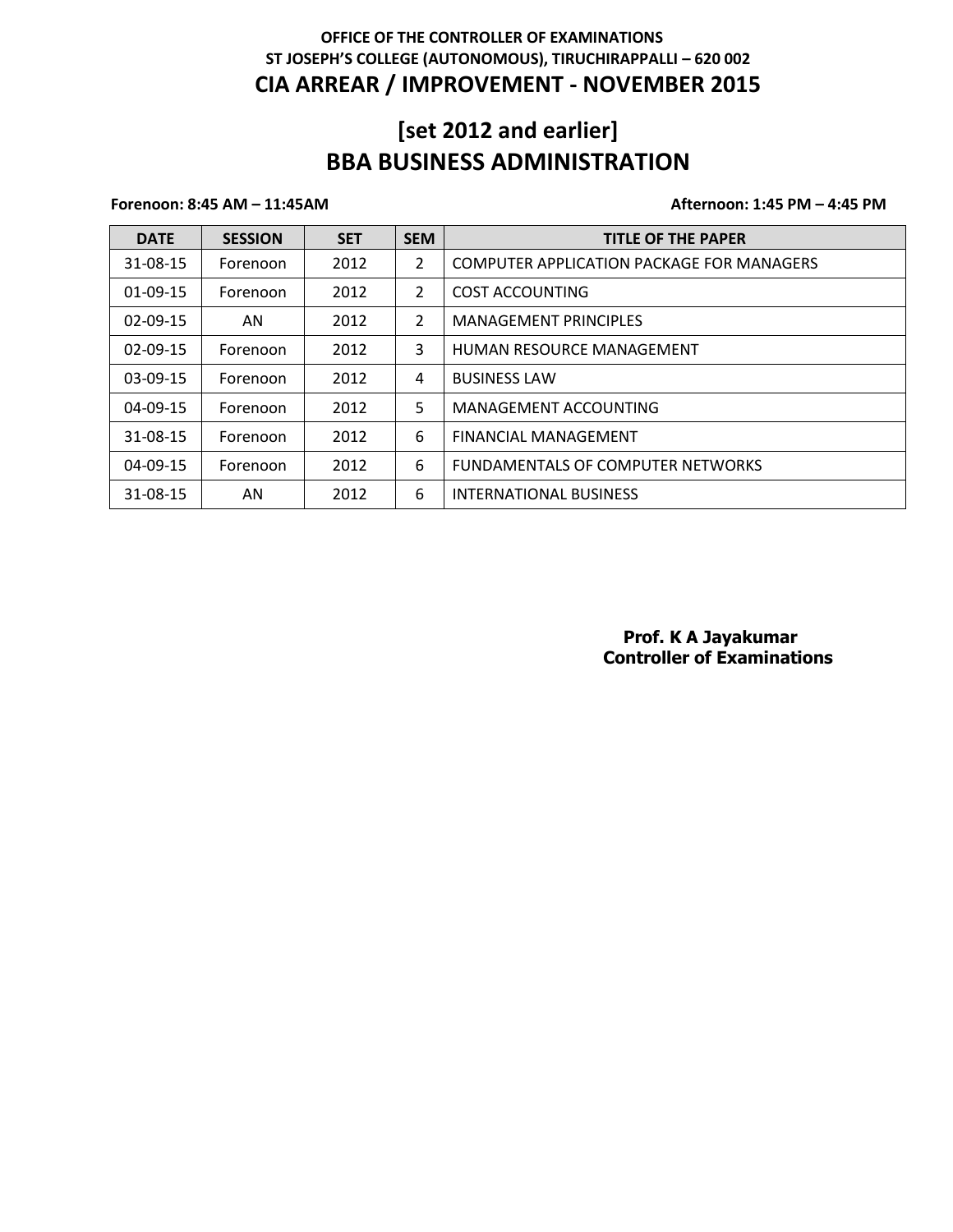# **[set 2012 and earlier] B C A**

### **Forenoon: 8:45 AM – 11:45AM Afternoon: 1:45 PM – 4:45 PM**

| <b>DATE</b>    | <b>SESSION</b> | <b>SET</b> | <b>SEM</b>     | <b>TITLE OF THE PAPER</b>             |
|----------------|----------------|------------|----------------|---------------------------------------|
| 31-08-15       | Forenoon       | 2012       | 1              | DIGITAL COMPUTER FUNDAMENTALS         |
| 01-09-15       | Forenoon       | 2012       | $\mathbf{1}$   | <b>MATHEMATICS-I</b>                  |
| $01-09-15$     | AN.            | 2012       | $\overline{2}$ | C++ AND DATA STRUCTURES               |
| $02 - 09 - 15$ | Forenoon       | 2012       | $\overline{2}$ | <b>MATHEMATICS-II</b>                 |
| 31-08-15       | AN.            | 2012       | 3              | <b>VB.NET</b>                         |
| $07-09-15$     | Forenoon       | 2012       | 4              | <b>BUSINESS ACCOUNTING</b>            |
| 04-09-15       | AN             | 2012       | 5              | JAVA PROGRAMMING                      |
| 31-08-15       | Forenoon       | 2012       | 5              | <b>MULTIMEDIA</b>                     |
| $07-09-15$     | AN             | 2012       | 5.             | SOFTWARE ENGINEERING                  |
| 01-09-15       | AN             | 2012       | 5              | UNIFIED MODELING LANGUAGE             |
| $02-09-15$     | AN.            | 2012       | 6              | <b>COMPUTER NETWORKS</b>              |
| 04-09-15       | AN             | 2012       | 6              | MANAGEMENT INFORMATION SYSTEM AND ERP |
| 03-09-15       | AN             | 2012       | 6              | <b>WEB SERVICES</b>                   |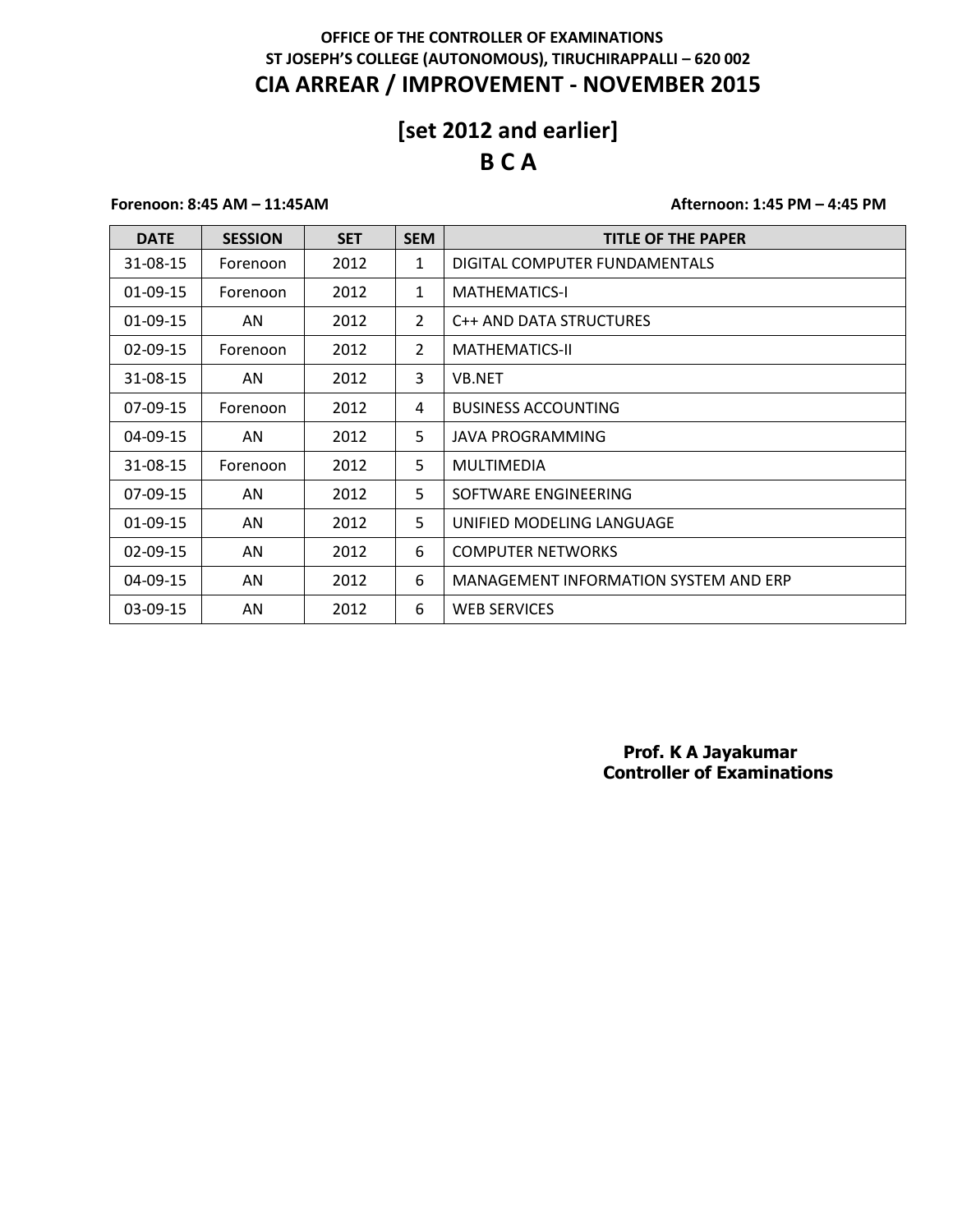# **[set 2012 and earlier] B Sc Chemistry**

### **Forenoon: 8:45 AM – 11:45AM Afternoon: 1:45 PM – 4:45 PM**

| <b>DATE</b>    | <b>SESSION</b> | <b>SET</b> | <b>SEM</b> | <b>TITLE OF THE PAPER</b>             |
|----------------|----------------|------------|------------|---------------------------------------|
| $02 - 09 - 15$ | Forenoon       | 2011       | 3          | <b>PHYSICS FOR CHEMISTRY-I</b>        |
| 31-08-15       | AN             | 2012       | 4          | <b>ESSENTIALS OF P-BLOCK ELEMENTS</b> |
| 31-08-15       | AN             | 2012       | 5          | <b>CHEMISTRY OF BIOMOLECULES</b>      |
| 31-08-15       | AN.            | 2011       | 5          | <b>ORGANIC CHEMISTRY-I</b>            |
| 01-09-15       | AN             | 11 & 12    | 6          | ESSENTIAL OF GENERAL CHEMISTRY        |
| $01-09-15$     | AN             | 2012       | 6          | <b>INORGANIC CHEMISTRY-II</b>         |
| $02-09-15$     | AN             | 11 & 12    | 6          | <b>ORGANIC CHEMISTRY-II</b>           |
| 03-09-15       | AN             | 2012       | 6          | SPECTROSCOPY AND CHEMICAL KINETICS    |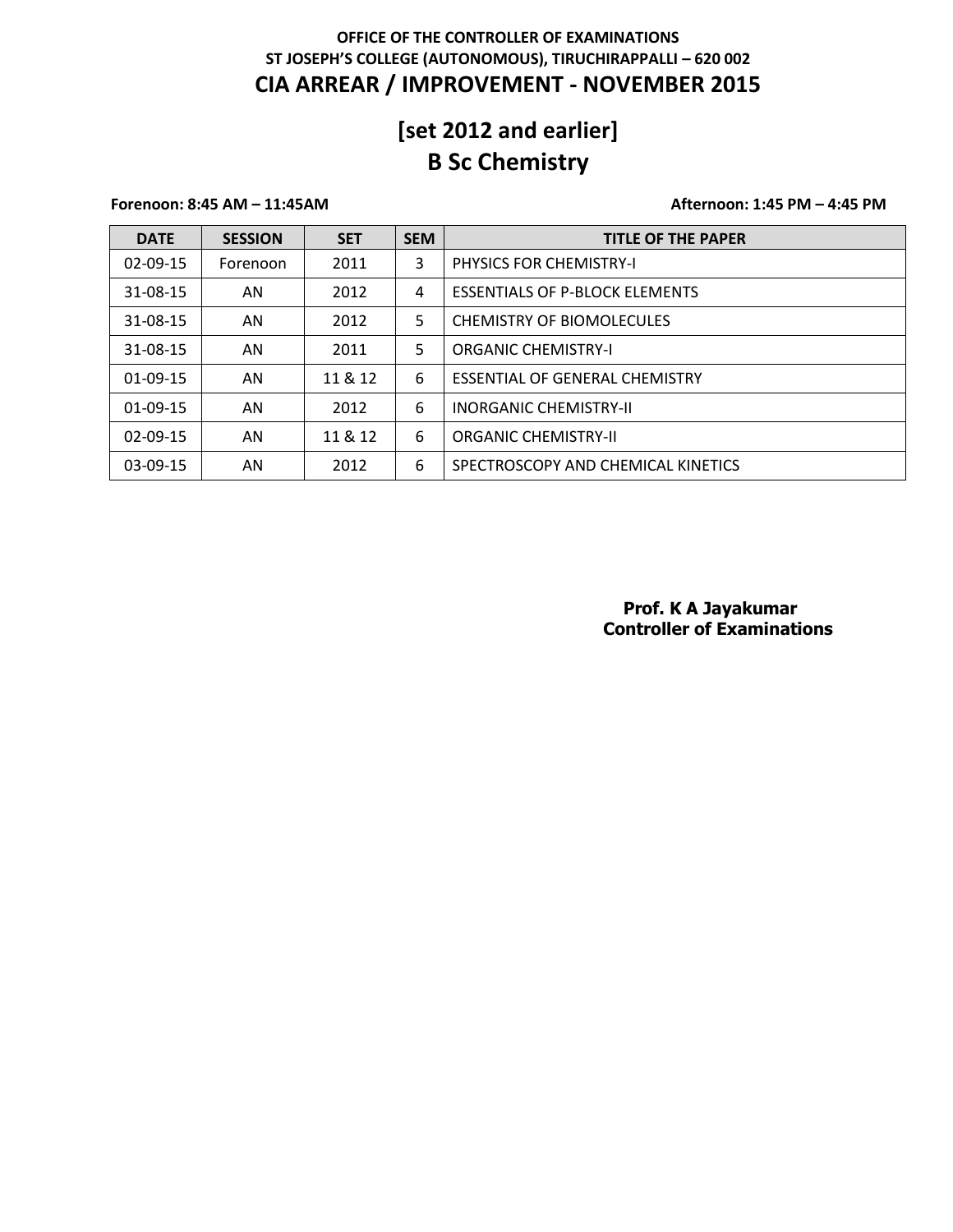# **[set 2012 and earlier] B Com Commerce**

### **Forenoon: 8:45 AM – 11:45AM Afternoon: 1:45 PM – 4:45 PM**

| <b>DATE</b>    | <b>SESSION</b> | <b>SET</b> | <b>SEM</b>     | <b>TITLE OF THE PAPER</b>             |
|----------------|----------------|------------|----------------|---------------------------------------|
| 31-08-15       | Forenoon       | 2012       | 1              | FINANCIAL ACCOUNTING                  |
| 31-08-15       | AN             | 2012       | $\overline{2}$ | SPECIAL ACCOUNTING                    |
| 01-09-15       | Forenoon       | 2012       | 3              | <b>ACCOUNTING PACKAGES</b>            |
| 02-09-15       | Forenoon       | 11 & 12    | 3              | ELEMENTS OF MATHEMATICS               |
| 01-09-15       | AN             | 2012       | 4              | <b>CORPORATE ACCOUNTING</b>           |
| 04-09-15       | AN             | 2012       | 5              | <b>BUSINESS MANAGEMENT</b>            |
| $01-09-15$     | Forenoon       | 2012       | 5              | <b>FINANCIAL MANAGEMENT</b>           |
| $02 - 09 - 15$ | AN.            | 2012       | 6              | <b>COSTING METHODS AND TECHNIQUES</b> |
| 03-09-15       | Forenoon       | 2012       | 6              | ENTREPRENEURIAL DEVELOPMENT           |
| 03-09-15       | Forenoon       | 2012       | 6              | HUMAN RESOURCE MANAGEMENT             |
| 04-09-15       | AN             | 11 & 12    | 6              | INCOME TAX LAW AND PRACTICE           |
| 04-09-15       | Forenoon       | 2012       | 6              | <b>INFORMATION TECHNOLOGY</b>         |
| 01-09-15       | AN             | 2012       | 6              | PERSONAL EFFECTIVENESS                |

# **[set 2013 and earlier] M Com Commerce**

**Forenoon: 8:45 AM – 11:45AM Afternoon: 1:45 PM – 4:45 PM**

| <b>DATE</b> | <b>SESSION</b> | <b>SET</b> | <b>SEM</b> | <b>TITLE OF THE PAPER</b> |
|-------------|----------------|------------|------------|---------------------------|
| 31-08-15    | Forenoon       | 2013       |            | <b>FINANCIAL SERVICES</b> |
| 31-08-15    | AN             | 2013       |            | <b>BUSINESS ETHICS</b>    |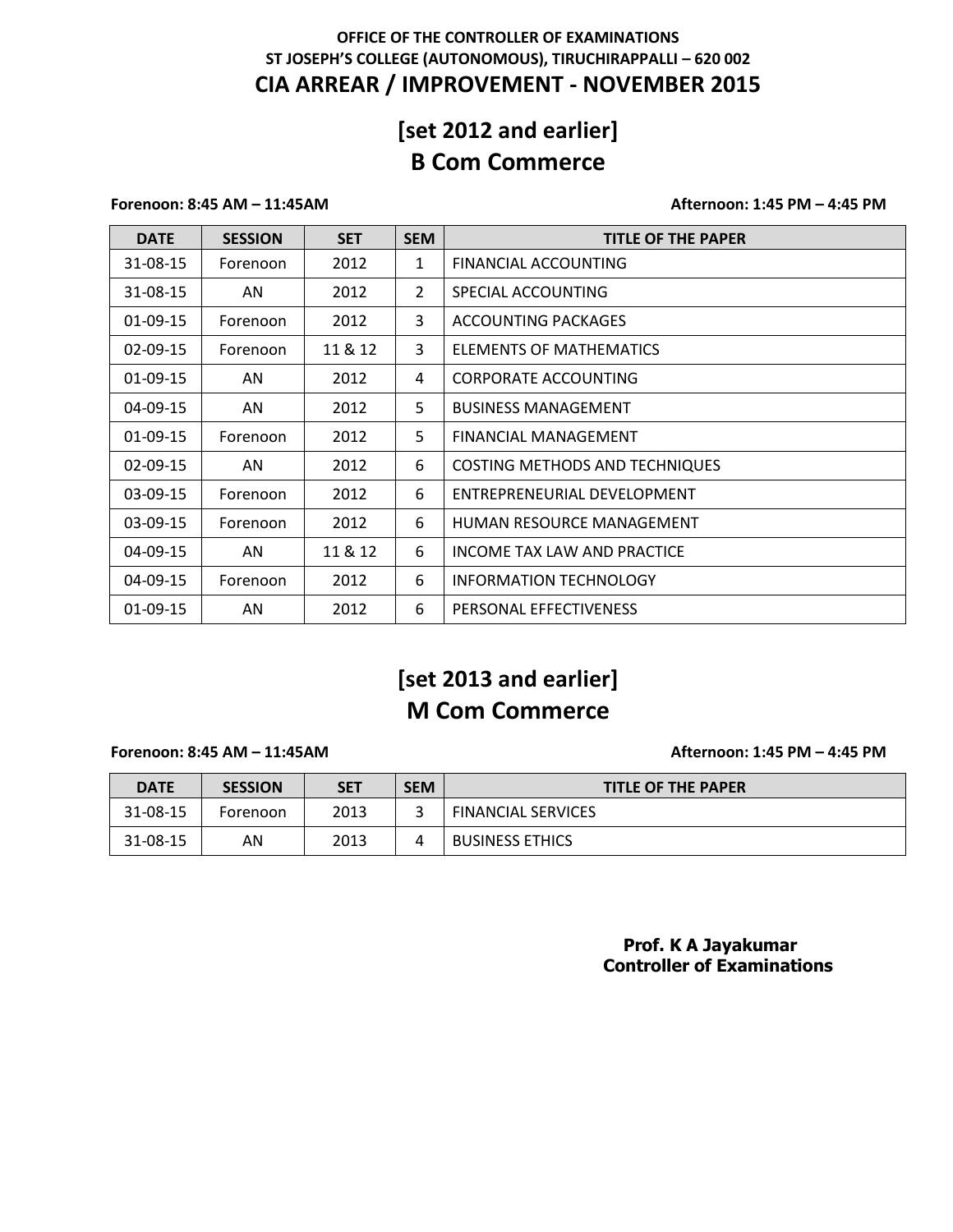# **[set 2012 and earlier] B Sc Computer Science**

### **Forenoon: 8:45 AM – 11:45AM Afternoon: 1:45 PM – 4:45 PM**

| <b>DATE</b>    | <b>SESSION</b> | <b>SET</b> | <b>SEM</b> | <b>TITLE OF THE PAPER</b>      |
|----------------|----------------|------------|------------|--------------------------------|
| 01-09-15       | Forenoon       | 2012       | 1          | <b>MATHEMATICS-I</b>           |
| $02 - 09 - 15$ | Forenoon       | 2011       | 3          | <b>APPLIED PHYSICS-I</b>       |
| 31-08-15       | Forenoon       | 2011       | 3          | PROGRAMMING IN C++             |
| $02 - 09 - 15$ | Forenoon       | 11 & 12    | 4          | <b>APPLIED PHYSICS-II</b>      |
| 31-08-15       | AN.            | 2011       | 4          | DATA STRUCTURES AND ALGORITHMS |
| 07-09-15       | Forenoon       | 11 & 12    | 4          | SYSTEM ANALYSIS AND DESIGN     |
| 01-09-15       | AN             | 11 & 12    | 5.         | DATABASE SYSTEMS               |
| 07-09-15       | AN             | 2011       | 5          | MICROCOMPUTER ARCHITECTURE     |
| 08-09-15       | AN             | 2011       | 5          | PROGRAMMING IN JAVA            |
| $02 - 09 - 15$ | Forenoon       | 11 & 12    | 6          | <b>COMPUTER GRAPHICS</b>       |
| 08-09-15       | Forenoon       | 11 & 12    | 6          | <b>COMPUTER NETWORKS</b>       |
| 03-09-15       | AN             | 2011       | 6          | <b>OPERATING SYSTEMS</b>       |
| 04-09-15       | AN             | 11 & 12    | 6          | <b>OPERATIONS RESEARCH</b>     |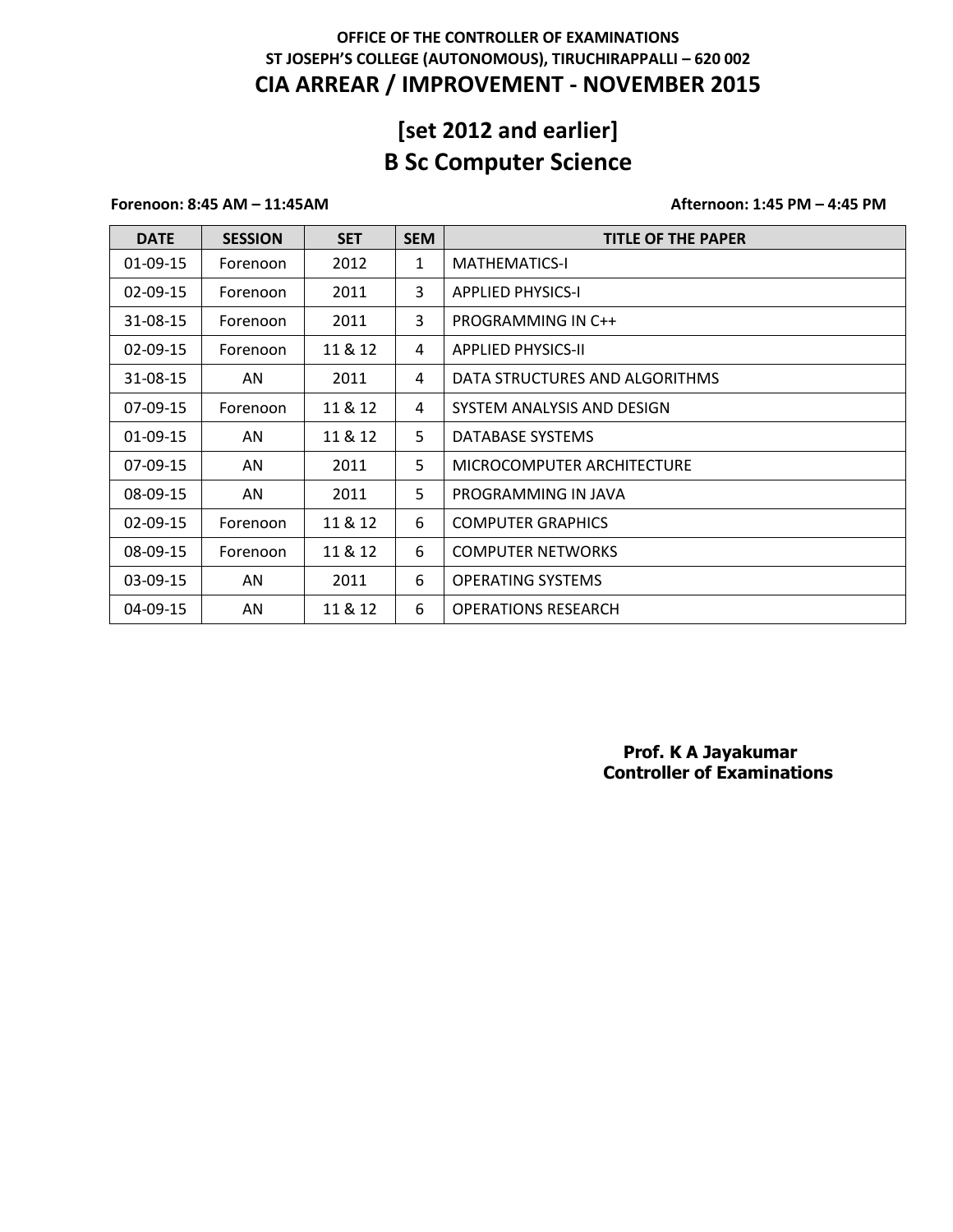## **[set 2012 and earlier] B A Economics**

### **Forenoon: 8:45 AM – 11:45AM Afternoon: 1:45 PM – 4:45 PM**

| <b>DATE</b>    | <b>SESSION</b> | <b>SET</b> | <b>SEM</b> | <b>TITLE OF THE PAPER</b>            |
|----------------|----------------|------------|------------|--------------------------------------|
| $01-09-15$     | Forenoon       | 2010       | 2          | INDIAN ECONOMIC DEVELOPMENT-II       |
| $01-09-15$     | AN             | 2010       | 2          | MATHEMATICAL METHODS IN ECONOMICS-II |
| $03-09-15$     | AN             | 2010       | 2          | <b>MICRO ECONOMICS-II</b>            |
| $02 - 09 - 15$ | Forenoon       | 2010       | 4          | ECONOMICS OF RURAL DEVELOPMENT       |
| $02 - 09 - 15$ | Forenoon       | 2012       | 6          | INTERNATIONAL ECONOMICS              |
| 31-08-15       | Forenoon       | 10 & 12    | 6          | <b>PUBLIC FINANCE</b>                |

# **[set 2013 and earlier] M A Economics**

**Forenoon: 8:45 AM – 11:45AM Afternoon: 1:45 PM – 4:45 PM**

| <b>DATE</b> | <b>SESSION</b> | <b>SET</b> | <b>SEM</b> | <b>TITLE OF THE PAPER</b>  |
|-------------|----------------|------------|------------|----------------------------|
| 31-08-15    | Forenoon       | 2013       | 4          | ECONOMICS OF SOCIAL SECTOR |
| $01-09-15$  | Forenoon       | 2013       | 4          | ENVIRONMENTAL ECONOMICS    |
| $02-09-15$  | Forenoon       | 2013       | 4          | INTERNATIONAL ECONOMICS    |
| $03-09-15$  | Forenoon       | 2013       | 4          | RESEARCH METHODOLOGY       |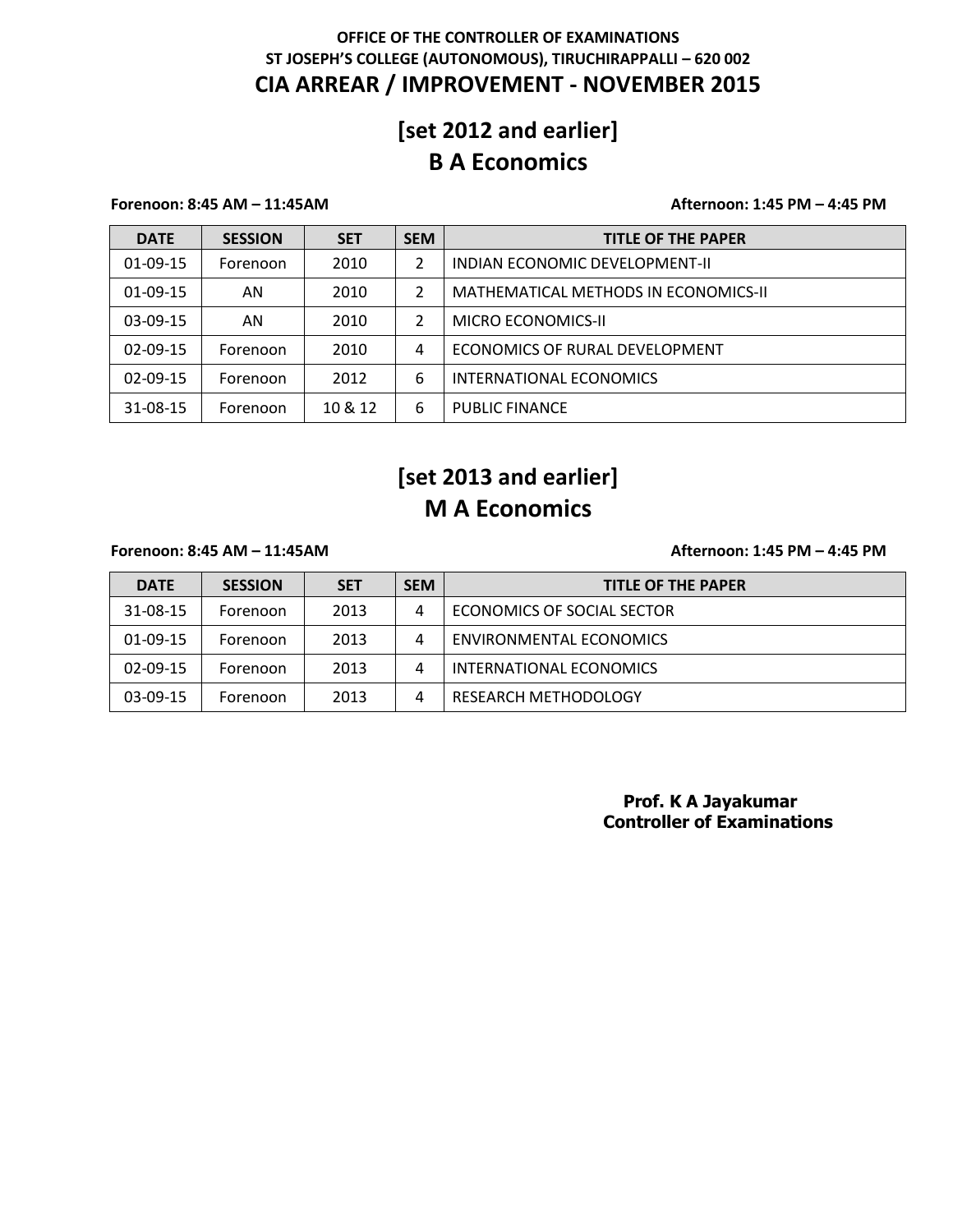# **B S Electronics [2010 set only]**

### **Forenoon: 8:45 AM – 11:45AM Afternoon: 1:45 PM – 4:45 PM**

| DATE     | <b>SESSION</b> | <b>SET</b> | <b>SEM</b> | <b>TITLE OF THE PAPER</b> |
|----------|----------------|------------|------------|---------------------------|
| 31-08-15 | Forenoon       | 2010       |            | ELECTRONIC CIRCUITS       |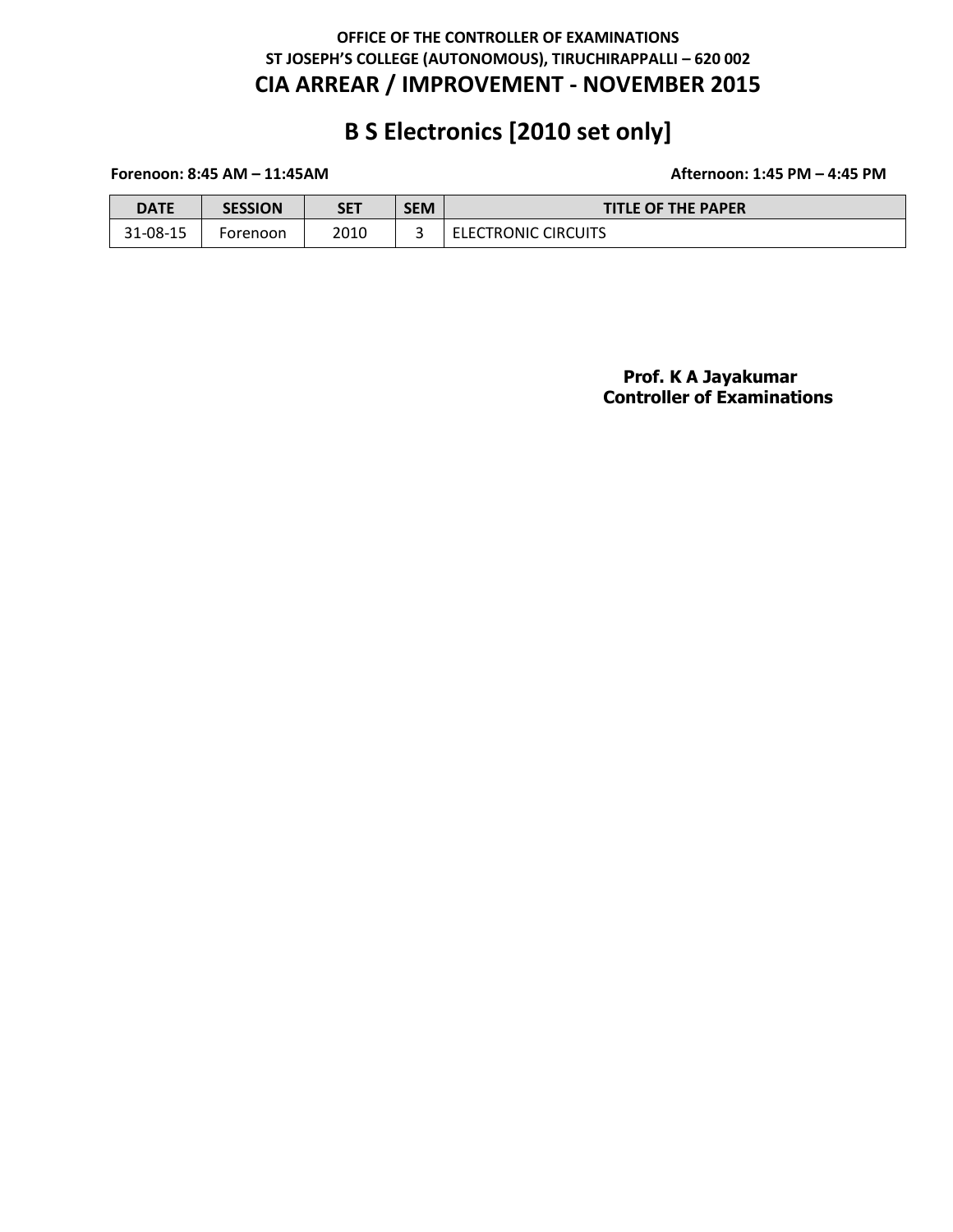# **[set 2012 and earlier] B A English Literature**

### **Forenoon: 8:45 AM – 11:45AM Afternoon: 1:45 PM – 4:45 PM**

| <b>DATE</b>    | <b>SESSION</b> | <b>SET</b> | <b>SEM</b>     | <b>TITLE OF THE PAPER</b>                          |
|----------------|----------------|------------|----------------|----------------------------------------------------|
| 31-08-15       | Forenoon       | 2012       | $\overline{2}$ | BRITISH POETRY-II (VICTORIAN TO MODERN PERIOD)     |
| 01-09-15       | Forenoon       | 2011       | 3              | BRITISH DRAMA-I (RENAISSANCE TO NEO-CLASSICAL AGE) |
| $02 - 09 - 15$ | Forenoon       | 2012       | 3              | COMPARATIVE LITERATURE AND TRANSLATION STUDIES     |
| $07-09-15$     | Forenoon       | 11 & 12    | 4              | BRITISH NOVEL-II (MODERN AGE)                      |
| 01-09-15       | Forenoon       | 10 & 12    | 5              | AMERICAN LITERATURE                                |
| 01-09-15       | AN             | 2012       | 5              | <b>ENGLISH PHONETICS</b>                           |
| 07-09-15       | AN             | 2012       | 5              | NEWS REPORTING AND EDITING                         |
| $02 - 09 - 15$ | AN             | 2012       | 5              | WORLD CLASSICS TRANSLATED INTO ENGLISH             |
| 03-09-15       | Forenoon       | 2012       | 6              | ENGLISH FOR COMPETITIVE EXAMINATIONS               |
| 03-09-15       | AN             | 2012       | 6              | INDIAN LITERATURES TRANSLATED INTO ENGLISH         |
| 03-09-15       | AN             | 2012       | 6              | <b>NEW LITERATURES</b>                             |
| 08-09-15       | Forenoon       | 2012       | 6              | SHAKESPEARE-II                                     |
| 04-09-15       | AN             | 2012       | 6              | <b>SUBALTERN LITERATURE</b>                        |

# **[set 2013 and earlier] M A English Literature**

### **Forenoon: 8:45 AM – 11:45AM Afternoon: 1:45 PM – 4:45 PM**

| <b>DATE</b> | <b>SESSION</b> | <b>SET</b> | <b>SEM</b> | <b>TITLE OF THE PAPER</b>  |
|-------------|----------------|------------|------------|----------------------------|
| 01-09-15    | Forenoon       | 2013       |            | <b>POST-MODERN FICTION</b> |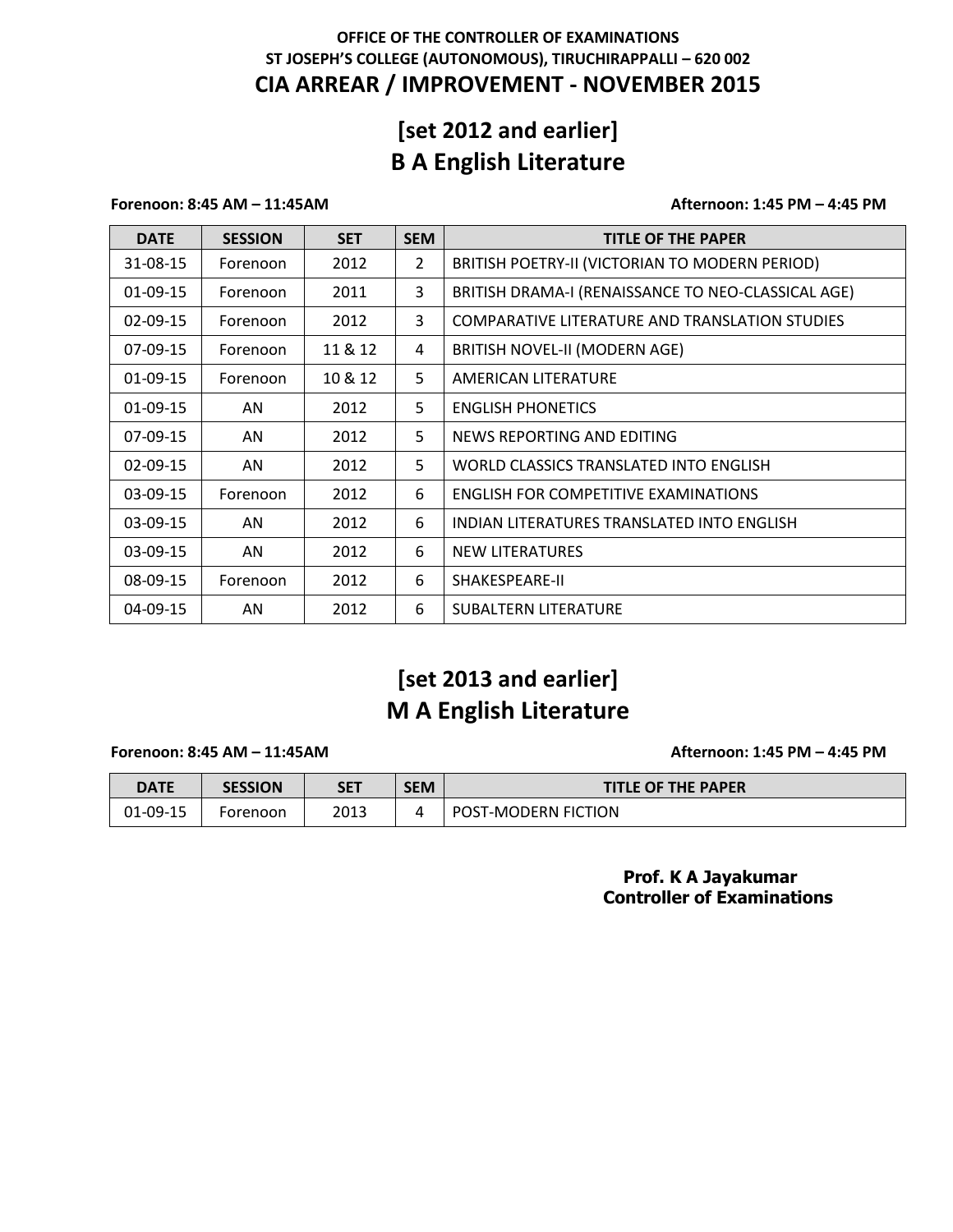# **[set 2012 and earlier] B A History**

**Forenoon: 8:45 AM – 11:45AM Afternoon: 1:45 PM – 4:45 PM**

| <b>DATE</b> | <b>SESSION</b> | <b>SET</b> | <b>SEM</b> | <b>TITLE OF THE PAPER</b>                       |
|-------------|----------------|------------|------------|-------------------------------------------------|
| 31-08-15    | Forenoon       | 2011       |            | MEDIEVAL INDIAN HISTORY-I (FROM 712 TO 1526 AD) |
| 03-09-15    | Forenoon       | 2011       |            | MODERN INDIAN HISTORY-I (FROM 1707 TO 1857 AD)  |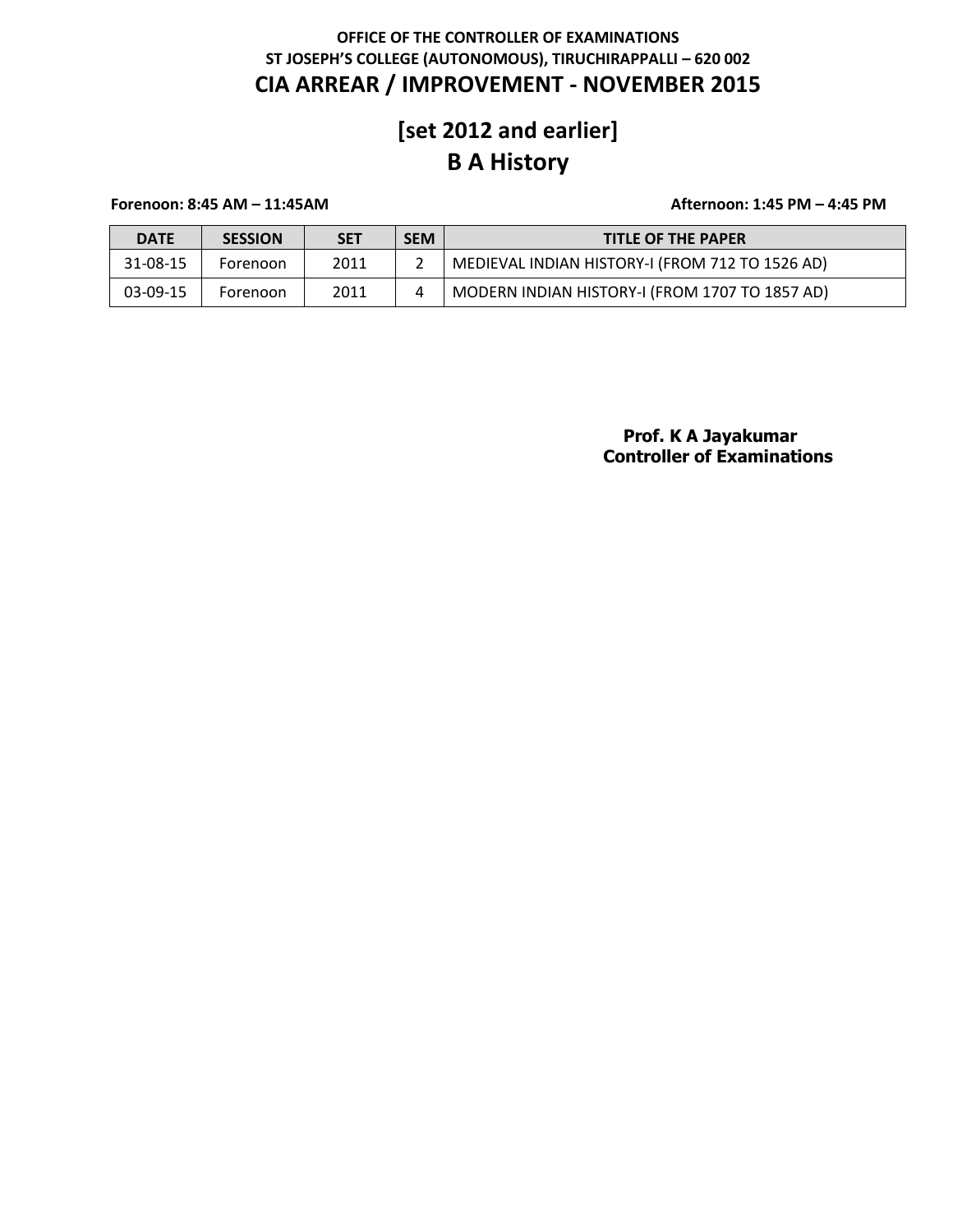# **[set 2012 and earlier] B Sc Mathematics**

### **Forenoon: 8:45 AM – 11:45AM Afternoon: 1:45 PM – 4:45 PM**

| <b>DATE</b>    | <b>SESSION</b> | <b>SET</b> | <b>SEM</b> | <b>TITLE OF THE PAPER</b>                                 |
|----------------|----------------|------------|------------|-----------------------------------------------------------|
| $01-09-15$     | Forenoon       | 2012       | 1          | <b>BASIC MATHEMATICS</b>                                  |
| $01-09-15$     | AN             | 2012       | 2          | STATISTICS-II                                             |
| $02 - 09 - 15$ | Forenoon       | 2012       | 5          | COMPUTER ORIENTED NUMERICAL METHODS IN 'C'<br>PROGRAMMING |
| 03-09-15       | Forenoon       | 2012       | 6          | <b>ASTRONOMY</b>                                          |
| $04 - 09 - 15$ | Forenoon       | 2012       | 6          | <b>COMPLEX ANALYSIS</b>                                   |
| $07-09-15$     | Forenoon       | 2012       | 6          | <b>DYNAMICS</b>                                           |
| $07-09-15$     | Forenoon       | 2012       | 6          | <b>FUZZY THEORY</b>                                       |
| 07-09-15       | AN             | 2012       | 6          | <b>OPERATIONS RESEARCH</b>                                |

## **[set 2013 and earlier] M Sc Mathematics**

### **Forenoon: 8:45 AM – 11:45AM Afternoon: 1:45 PM – 4:45 PM**

| <b>DATE</b>    | <b>SESSION</b> | <b>SET</b> | <b>SEM</b> | <b>TITLE OF THE PAPER</b>                                        |
|----------------|----------------|------------|------------|------------------------------------------------------------------|
| 31-08-15       | Forenoon       | 2013       | 2          | ALGEBRA                                                          |
| $01-09-15$     | Forenoon       | 2013       | 2          | PARTIAL DIFFERENTIAL EQUATIONS AND INTEGRAL<br><b>TRANSFORMS</b> |
| $02 - 09 - 15$ | Forenoon       | 2013       | 3          | DESIGN AND ANALYSIS OF ALGORITHMS                                |
| $02 - 09 - 15$ | Forenoon       | 2013       | 3          | STOCHASTIC PROCESS                                               |
| $03-09-15$     | Forenoon       | 2013       | 3          | <b>TOPOLOGY</b>                                                  |
| 04-09-15       | Forenoon       | 2013       | 4          | <b>FUNCTIONAL ANALYSIS</b>                                       |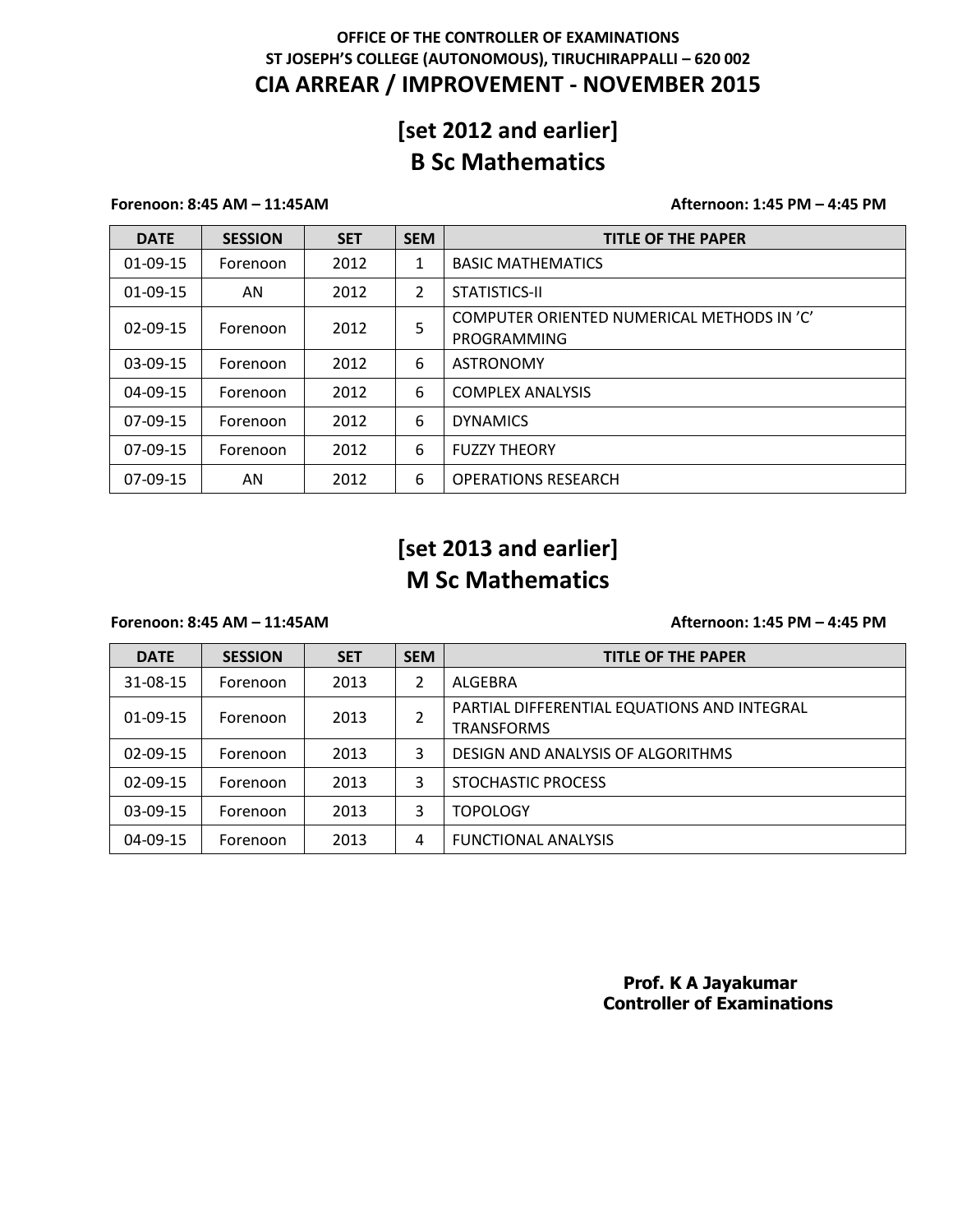# **[set 2012 and earlier] B Sc Physics**

### **Forenoon: 8:45 AM – 11:45AM Afternoon: 1:45 PM – 4:45 PM**

| <b>DATE</b> | <b>SESSION</b> | <b>SET</b> | <b>SEM</b> | <b>TITLE OF THE PAPER</b>              |
|-------------|----------------|------------|------------|----------------------------------------|
| $01-09-15$  | AN             | 2012       | 6          | <b>ASTROPHYSICS</b>                    |
| $02-09-15$  | AN             | 2012       | 6          | DIGITAL ELECTRONICS AND MICROPROCESSOR |
| $03-09-15$  | AN             | 2012       | 6          | QUANTUM MECHANICS AND RELATIVITY       |

# **[set 2013 and earlier] M Sc Physics**

### **Forenoon: 8:45 AM – 11:45AM Afternoon: 1:45 PM – 4:45 PM**

| <b>DATE</b> | <b>SESSION</b> | <b>SET</b> | <b>SEM</b> | <b>TITLE OF THE PAPER</b>       |
|-------------|----------------|------------|------------|---------------------------------|
| 31-08-15    | Forenoon       | 2011       |            | <b>COMMUNICATION PHYSICS</b>    |
| 31-08-15    | Forenoon       | 2013       |            | <b>CONDENSED MATTER PHYSICS</b> |